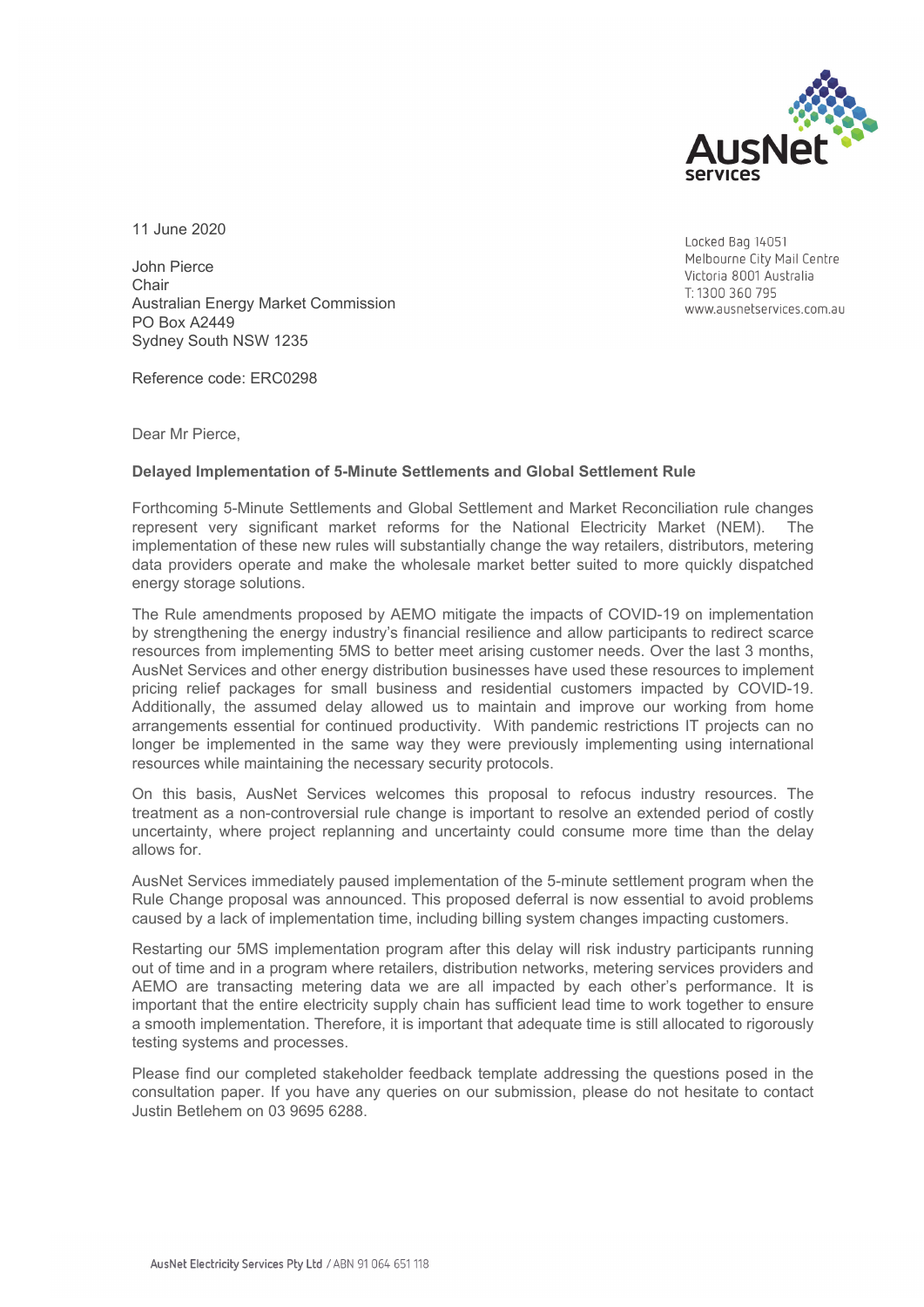Yours sincerely,

Atiltim

Tom Hallam General Manager, Regulation and Network Strategy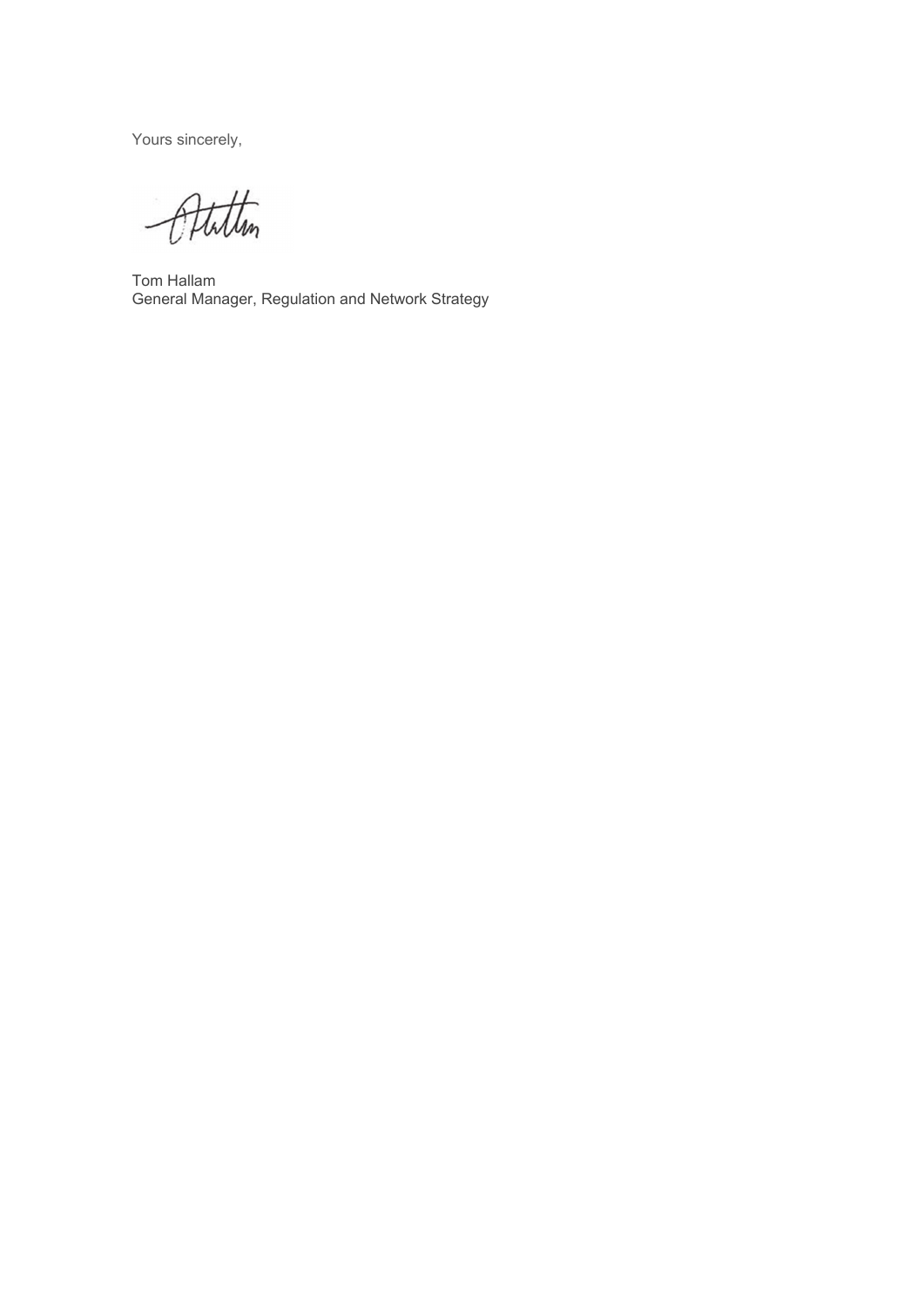### AEMC

#### STAKEHOLDER FEEDBACK TEMPLATE STAKEHOLDER FEEDBACK TEMPLATE **ATTACHMENT 1 ATTACHMENT 1**

feedback on. The AEMC encourages stakeholders to use this template to assist it to consider the views expressed by stakeholders on each issue. Stakeholders should not feel obliged to feedback on. The AEMC encourages stakeholders to use this template to assist it to consider the views expressed by stakeholders on each issue. Stakeholders should not feel obliged to answer each question, but rather address those issues of particular interest or concern. Further context for the questions can be found in the consultation paper. Stakeholders are also answer each question, but rather address those issues of particular interest or concern. Further context for the questions can be found in the consultation paper. Stakeholders are also The template below has been developed to enable stakeholders to provide their feedback on the questions posed in this paper and any other issues that they would like to provide The template below has been developed to enable stakeholders to provide their feedback on the questions posed in this paper and any other issues that they would like to provide encouraged to provide evidence to support claims where possible. encouraged to provide evidence to support claims where possible.

#### **SUBMITTER DETAILS SUBMITTER DETAILS**

| <b>ORGANISATION:</b>               | <b>AusNet Services</b>                                                                                                                                                                                                   |                                                                                                                                                                                                                                               |
|------------------------------------|--------------------------------------------------------------------------------------------------------------------------------------------------------------------------------------------------------------------------|-----------------------------------------------------------------------------------------------------------------------------------------------------------------------------------------------------------------------------------------------|
| CONTACT NAME:                      | Con Michailides                                                                                                                                                                                                          |                                                                                                                                                                                                                                               |
| <b>EMAIL:</b>                      | con.michailides@ausnetservices.com.au                                                                                                                                                                                    |                                                                                                                                                                                                                                               |
| PHONE:                             | 0407398350                                                                                                                                                                                                               |                                                                                                                                                                                                                                               |
|                                    | CHAPTER 4 - SECTION 4.1 - TIME PERIOD FOR DELAY                                                                                                                                                                          |                                                                                                                                                                                                                                               |
| Question 1 - Time period for delay |                                                                                                                                                                                                                          |                                                                                                                                                                                                                                               |
|                                    | a) If a delay to the start date of 5MS is necessary, is a<br>explain why another time period is preferable and,<br>12-month delay appropriate? Alternatively, please<br>if applicable, the implications on cash flow and | AusNet Services supports the 12-month delay as being in the best interest of the market and hence customers.                                                                                                                                  |
|                                    | market, or could 5ms commence mid-quarter?<br>start of a quarter to align with the contract                                                                                                                              | capacity? Would the rules need to commence at the  We also recommend avoiding the peak summer period which also provides as much chance to avoid the impacts of Covid-19<br>for meeting compliance and avoid additional costs to our program. |

What would be the impact of a mid-quarter

What would be the impact of a mid-quarter

commencement?

commencement?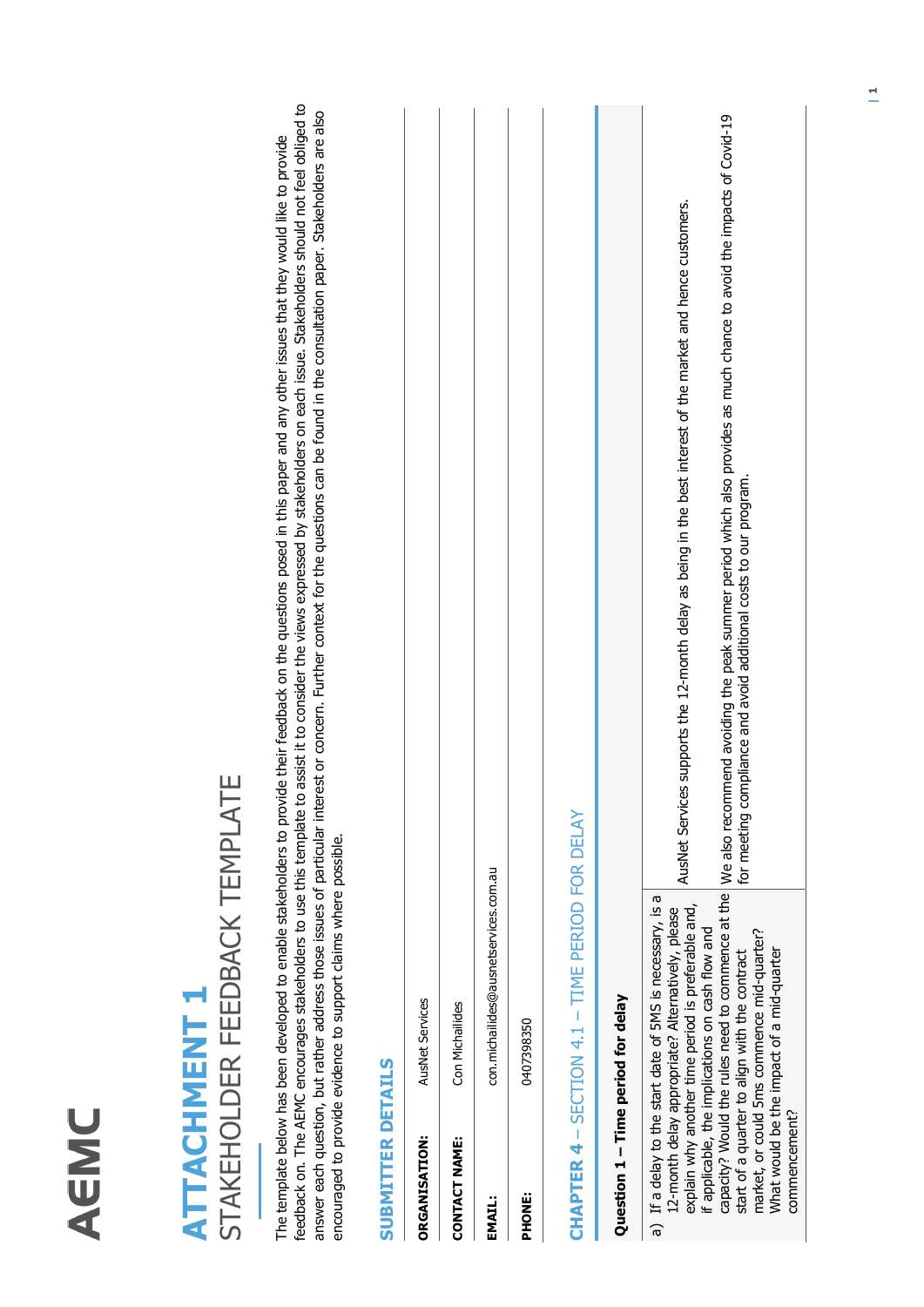| the number of months of delay, or should the dates<br>global settlement? Should this be a linear move by<br>commencement of the 'soft' and 'hard' starts for<br>b) What is the appropriate date for the                                                           | identified as most efficient, the soft start date for Global Settlements should align to the 5MS commencement<br>date can occur within four to six months later.<br>date. E.g. 1 July 2022 as proposed<br>The hard start<br>As previously                                                                                                                                                                                                                                                                                                                                                                                                                                                                         |
|-------------------------------------------------------------------------------------------------------------------------------------------------------------------------------------------------------------------------------------------------------------------|-------------------------------------------------------------------------------------------------------------------------------------------------------------------------------------------------------------------------------------------------------------------------------------------------------------------------------------------------------------------------------------------------------------------------------------------------------------------------------------------------------------------------------------------------------------------------------------------------------------------------------------------------------------------------------------------------------------------|
| change to another timeframe?                                                                                                                                                                                                                                      | es supports the linear movement of dates as proposed in the rule change deferral<br>AusNet Servic                                                                                                                                                                                                                                                                                                                                                                                                                                                                                                                                                                                                                 |
|                                                                                                                                                                                                                                                                   | common combinations of data. Therefore, a stage approach is required to carefully trial the transitioning of customer records<br>customer in the systems of MDP, network and retailer is considerably variable in nature. Industry testing can only test the<br>way. Preventing impacts to customers requires the substantial testing and trialling between the systems of the MDP who<br>For a customer, the change from 30-minute data to 5-minute data should be seamless and not impact their billing in any<br>creates the metering data and the parties receiving the data. The market and configuration data associated with each<br>to providing 5-minute data, and then increase the rate of transition. |
| 5MS and GS, is it still appropriate that all new and<br>c) If there is a 12-month delay to the start date of                                                                                                                                                      | Adequate time is required to start trialling transitions at low daily volumes then increasing volumes. The proposed 5-month is<br>rules. The inevitable outcome of the inadequate time proposed is significant volumes of exception in the systems of meter<br>inadequate to make this complete transition and a very significant reduction from the 17 months allocated in the current<br>data recipients and potentially billing errors.                                                                                                                                                                                                                                                                        |
| December 2022? If not, why and what time period<br>replacement meters (other than 4A) installed after<br>installed after 1 December 2019, be required<br>to record and provide 5-minute data by 1<br>1 December 2018, and type 4A meters<br>would be appropriate? | inevitable delays to resolve issues could result in unachievable conversion rates. The reduced transition window would cause<br>The current transition completion date of 1 Dec 2022 and go-live date proposed, would require us to transition customers at<br>1,000 5-minute conversions per day. While this cadence is achievable with mature systems and processes,<br>significant strain on the market as a large number of CATS transactions will be generated in a very small time period by<br>Metering Coordinators (MCs) and Metering Data Providers (MDPs)<br>a cadence of                                                                                                                              |
|                                                                                                                                                                                                                                                                   | back office processes to trigger, process and action the required work orders (both remote and local) to affect the 5-minute<br>rarginal benefit reduction while avoiding significant customer issues. While the proposed significant reduction<br>in the transition window down to 5 months (from 18 months) is patently inadequate to convert all eligible interval Type 4<br>Increasing the timeframe of the 1 Dec 2022 date in the rule change by 7 months to undertake this transition would only<br>meters to 5-min and is likely to severely impact customers. It would also impose a large workload on<br>the physical meter<br>have a very m<br>(and VICAMI)<br>conversion at                            |
|                                                                                                                                                                                                                                                                   | Therefore, AusNet Services recommends the extension of the time to complete the meter transition for meters installed after<br>1 Dec 2018 by at least 7 months, if the 5MS/GS effective rule date is delayed 12 months.                                                                                                                                                                                                                                                                                                                                                                                                                                                                                           |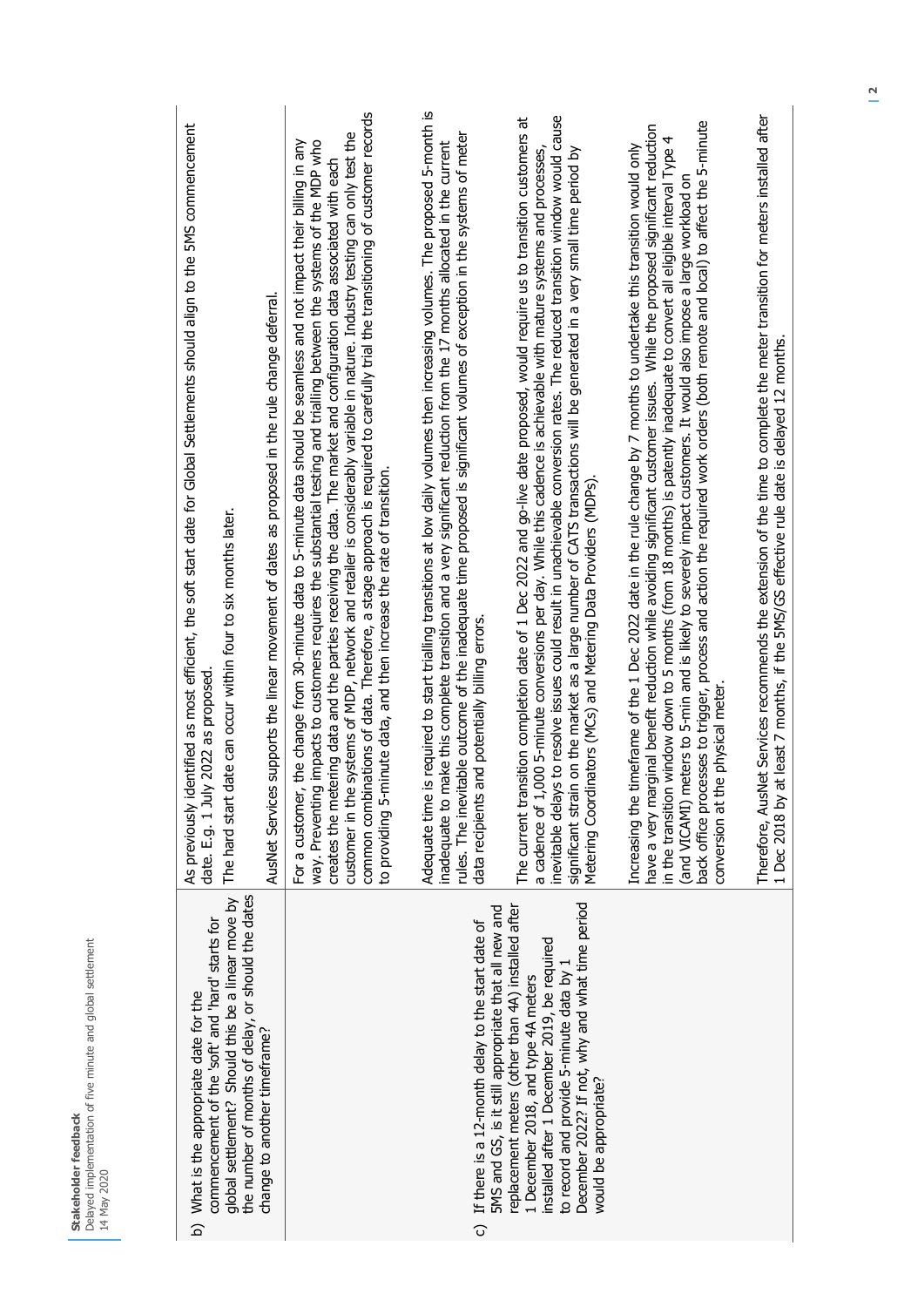| 14 May 2020 | Delayed implementation of five minute and global settleme<br>Stakeholder feedbad |  |
|-------------|----------------------------------------------------------------------------------|--|
|             |                                                                                  |  |

| report's accuracy depends on the establishment of NCUL NMIs in the market, the UFE report should be run<br>after NCUL NMIs have been loaded into MSATS by the LNSPs and prior to the hard go live date.<br>The first UFE | the 5MS/GS rule change. These dates were established after careful planning and a delay to all dates preserves<br>AusNet Services supports the extending of all Global Settlement dates by the same deferral timeframe of 12 months<br>the necessary delivery timeframes.<br>proposed in t         |  |
|--------------------------------------------------------------------------------------------------------------------------------------------------------------------------------------------------------------------------|----------------------------------------------------------------------------------------------------------------------------------------------------------------------------------------------------------------------------------------------------------------------------------------------------|--|
| unaccounted for energy required under cl 3.15B(a)?<br>d) If global settlement is delayed, by what date should<br>AEMO prepare and publish the first report on                                                            | the publication of these reporting guidelines if there<br>December 2022. What is the appropriate date for<br>guidelines required under new cl 3.15.5B(d) by 1<br>e) Cl 11.112.6 states that AEMO must make and<br>publish the unaccounted for energy reporting<br>is a delay to global settlement? |  |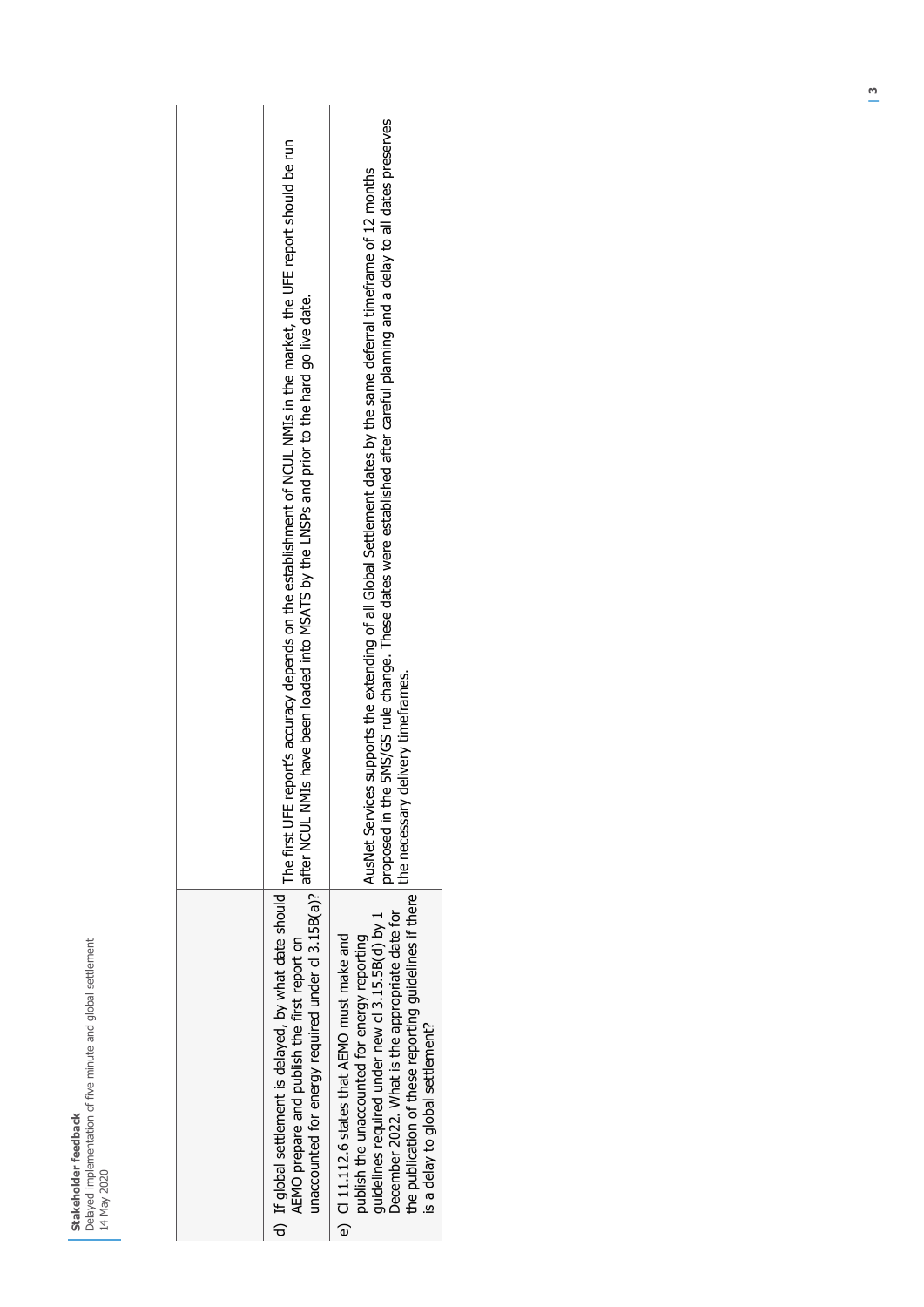| Question 2 - Participant costs                                                                                                                                                                                                                                                                                                                                                                      |                                                                                                                                                                                                                                                                                                                                                                                                                                                                                                                                                                                                                                                                                                                                                                                                           |
|-----------------------------------------------------------------------------------------------------------------------------------------------------------------------------------------------------------------------------------------------------------------------------------------------------------------------------------------------------------------------------------------------------|-----------------------------------------------------------------------------------------------------------------------------------------------------------------------------------------------------------------------------------------------------------------------------------------------------------------------------------------------------------------------------------------------------------------------------------------------------------------------------------------------------------------------------------------------------------------------------------------------------------------------------------------------------------------------------------------------------------------------------------------------------------------------------------------------------------|
|                                                                                                                                                                                                                                                                                                                                                                                                     | e duration and severity of government restrictions that are imposed in relation to social distancing,<br>and the response from any regulatory authorities. In particular, so called 'second wave' economic effects from<br>the ending of key Government support measures are expected but uncertain. In addition, AusNet Services is<br>closely monitoring the availability and pricing of debt and equity markets given that, as a regulated utility, it is<br>l impact of COVID-19 is uncertain as it will ultimately depend on a range of factors including the<br>number of customers that enter into hardship arrangements with retailers, the duration and severity of the<br>heavily reliant on continuing sources of funding to support its expenditure programs<br>The financial<br>pandemic, th |
| participant cash flows? How material is this impact?<br>How long are these cash flow impacts expected to<br>a) What is the expected impact of COVID-19 on<br>last?                                                                                                                                                                                                                                  | manner by reprioritising our capex plans (including the deferral of some projects) in order to provide some short-<br>term financial headroom and minimise disruption to our customers as they work and learn from home during the<br>Given this uncertainty and the current volatility in funding markets, AusNet Services has responded in a prudent<br>This will enable us to effectively respond to the actual impacts as they arise as well as provide a<br>quick and deliberate response to support any post pandemic recovery.<br>restrictions.                                                                                                                                                                                                                                                    |
|                                                                                                                                                                                                                                                                                                                                                                                                     | In addition to the financial considerations of COVID-19, the reprioritisation and deferral of our capex plans has<br>allowed AusNet Services management and executive to dedicate their focus on business critical activities and<br>continued supply of safe and reliable energy for our customers.<br>ensuring the                                                                                                                                                                                                                                                                                                                                                                                                                                                                                      |
| changes to IT systems and procedures for 5MS and<br>impact your implementation costs? Please quantify<br>For participants that are required to implement<br>confidential cost information will be treated as<br>GS, how would the proposed 12 month delay<br>confidential and redacted from submissions<br>and provide evidence where possible. Any<br>published on the AEMC's website.<br><u>ର</u> | the FY21 period, allowing it to devote scarce management resources to its Covid-19 response. It has also allowed<br>our ICT Division to focus on maintaining and improving working from home arrangements enhancing the<br>have been a small amount demobilisation and pause costs, deferral of the 5MS and GS program is<br>welcomed and has been beneficial to AusNet Service's overall management of its sizable capex program during<br>of our workforce and customer interface systems to improve customer experience outcomes during<br>While there<br>productivity<br>the crisis.                                                                                                                                                                                                                  |
|                                                                                                                                                                                                                                                                                                                                                                                                     |                                                                                                                                                                                                                                                                                                                                                                                                                                                                                                                                                                                                                                                                                                                                                                                                           |

## CHAPTER 4 - SECTION 4.2 - PARTICIPANT COSTS AND CAPACITY **CHAPTER 4** – SECTION 4.2 – PARTICIPANT COSTS AND CAPACITY

**Stakeholder feedback** 

14 May 2020

Delayed implementation of five minute and global settlement

Stakeholder feedback<br>Delayed implementation of five minute and global settlement<br>14 May 2020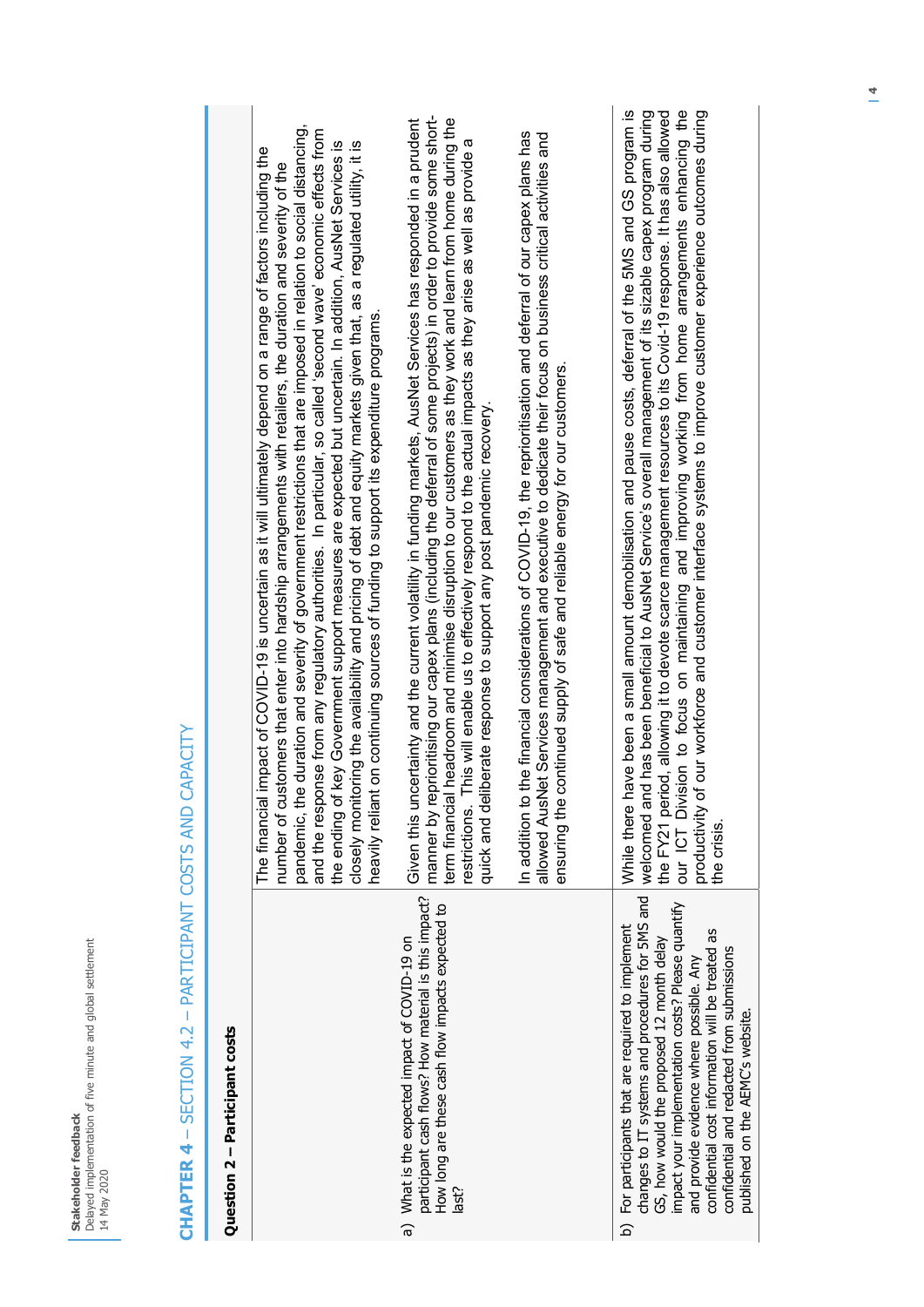| 6d             | Delayed implementation of five minute and global settleme |                  |
|----------------|-----------------------------------------------------------|------------------|
| akeholder feed |                                                           | N 2020<br>π<br>Σ |

| AusNet Services has a strong reliance on B2B data flows (MDM/PMD/VMD). Successful industry testing will require the | participation a range of registering participant and metering data providers. We expect most participants to be ready in the 6 | to the Go Live date. Extending the market testing window is positive overall as AusNet Services will only be in<br>months prior | position to participate in market testing once our 5MS/GS program has remobilised and 5MS system/processes are ready (i.e. | inline with deferred dates).  |  |
|---------------------------------------------------------------------------------------------------------------------|--------------------------------------------------------------------------------------------------------------------------------|---------------------------------------------------------------------------------------------------------------------------------|----------------------------------------------------------------------------------------------------------------------------|-------------------------------|--|
| c) To what extent can additional market testing                                                                     | periods run by AEMO minimise costs associated                                                                                  | with the delayed commencement of 5MS and GS?                                                                                    | To what extent do participants rely on B2B data                                                                            | flows for 5MS and GS testing? |  |

#### Question 3 - Participant capacity **Question 3 – Participant capacity**

| AusNet Services considered it essential to act when the Rule Change proposal was announced and immediately paused<br>mplementation of our program. Immediate deferral of all non-critical program activities ensured AusNet Services could put in<br>place the prudent financial management measures referenced above, and maximise customer benefits associated with our<br>Covid-19 response. | ability to implement the necessary changes for 5MS   arrangements where possible, including the entire 5MS/GS program. It is understood that while there may have been a longer-<br>d) To what extent has COVID-19 affected participants' In respect of the longer term effects of Covid-19 on implementation, AusNet Services transitioned early to working-from-home<br>term impact on productivity for the program it is too early to quantify at this stage. | AusNet Services strongly supports a 12 month deferral to ensure industry has the ability and time to respond to the Covid-19<br>situation, and return to normal as best as possible. It is also an opportunity for AEMO and the AEMC to reassess the final<br>MS/GS solution to ensure it is delivering the biggest net benefit for customers. |
|-------------------------------------------------------------------------------------------------------------------------------------------------------------------------------------------------------------------------------------------------------------------------------------------------------------------------------------------------------------------------------------------------|------------------------------------------------------------------------------------------------------------------------------------------------------------------------------------------------------------------------------------------------------------------------------------------------------------------------------------------------------------------------------------------------------------------------------------------------------------------|------------------------------------------------------------------------------------------------------------------------------------------------------------------------------------------------------------------------------------------------------------------------------------------------------------------------------------------------|
|                                                                                                                                                                                                                                                                                                                                                                                                 | and GS by 1 July 2021?                                                                                                                                                                                                                                                                                                                                                                                                                                           |                                                                                                                                                                                                                                                                                                                                                |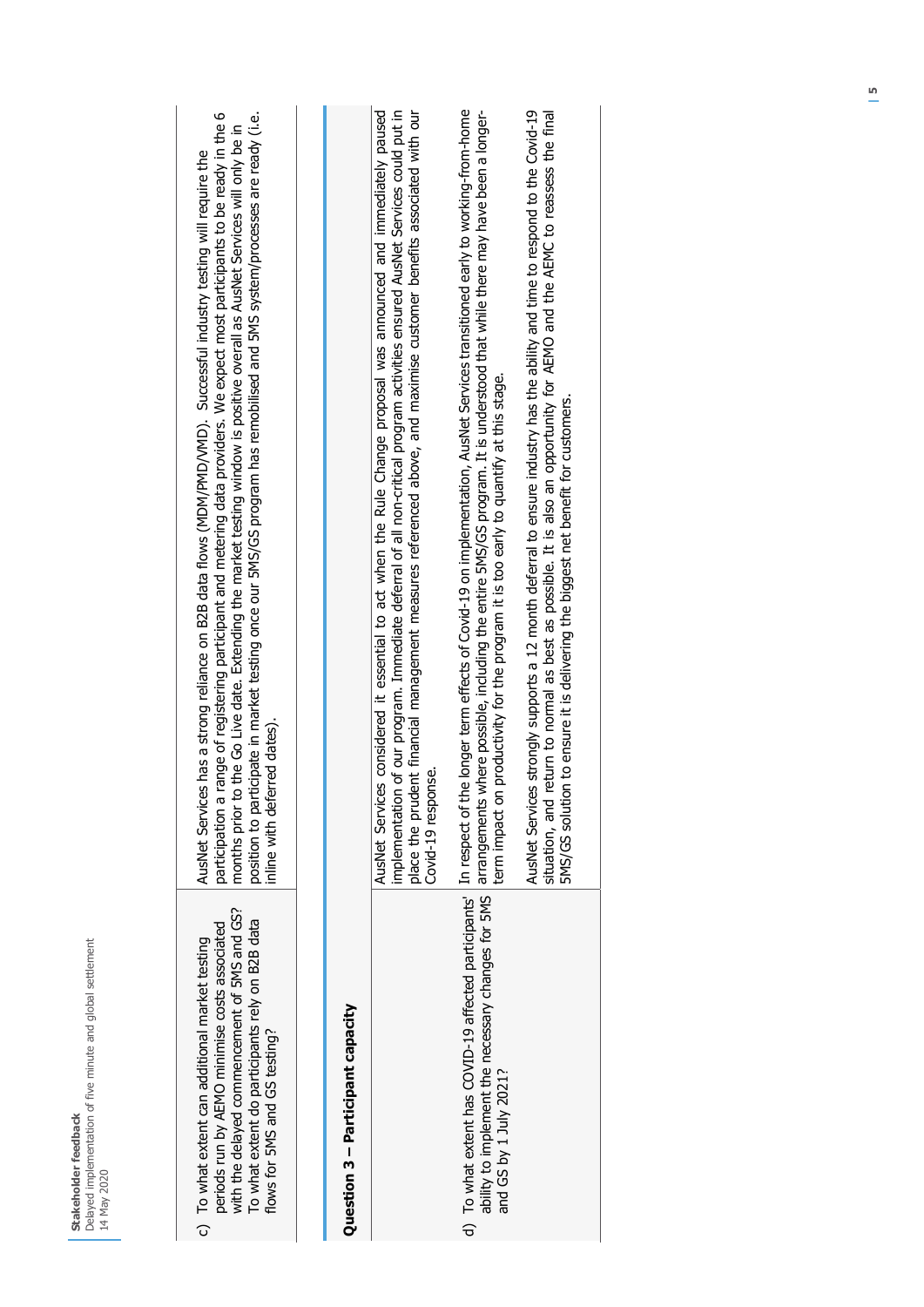## **CHAPTER 4** - SECTION 4.3 - ELECTRICITY CONTRACT MARKET IMPLICATIONS **CHAPTER 4** – SECTION 4.3 – ELECTRICITY CONTRACT MARKET IMPLICATIONS

L

| Question 4 - Electricity contract market                                                                                                                                                                              |                                             |
|-----------------------------------------------------------------------------------------------------------------------------------------------------------------------------------------------------------------------|---------------------------------------------|
| products for FY 2021-22? What would the impact of<br>a) To what extent have you purchased 5-minute cap<br>products as risk management products for your<br>a delay be to the value of those 5-minute cap<br>business? | N/A to AusNet Services (as LNSP and MC/MDP) |
| products trading for FY2021-22 and beyond? If so,<br>b) Would a delay to commencement of 5MS impact<br>swap, captions or any other financial hedging<br>how?                                                          | N/A to AusNet Services (as LNSP and MDP/MC) |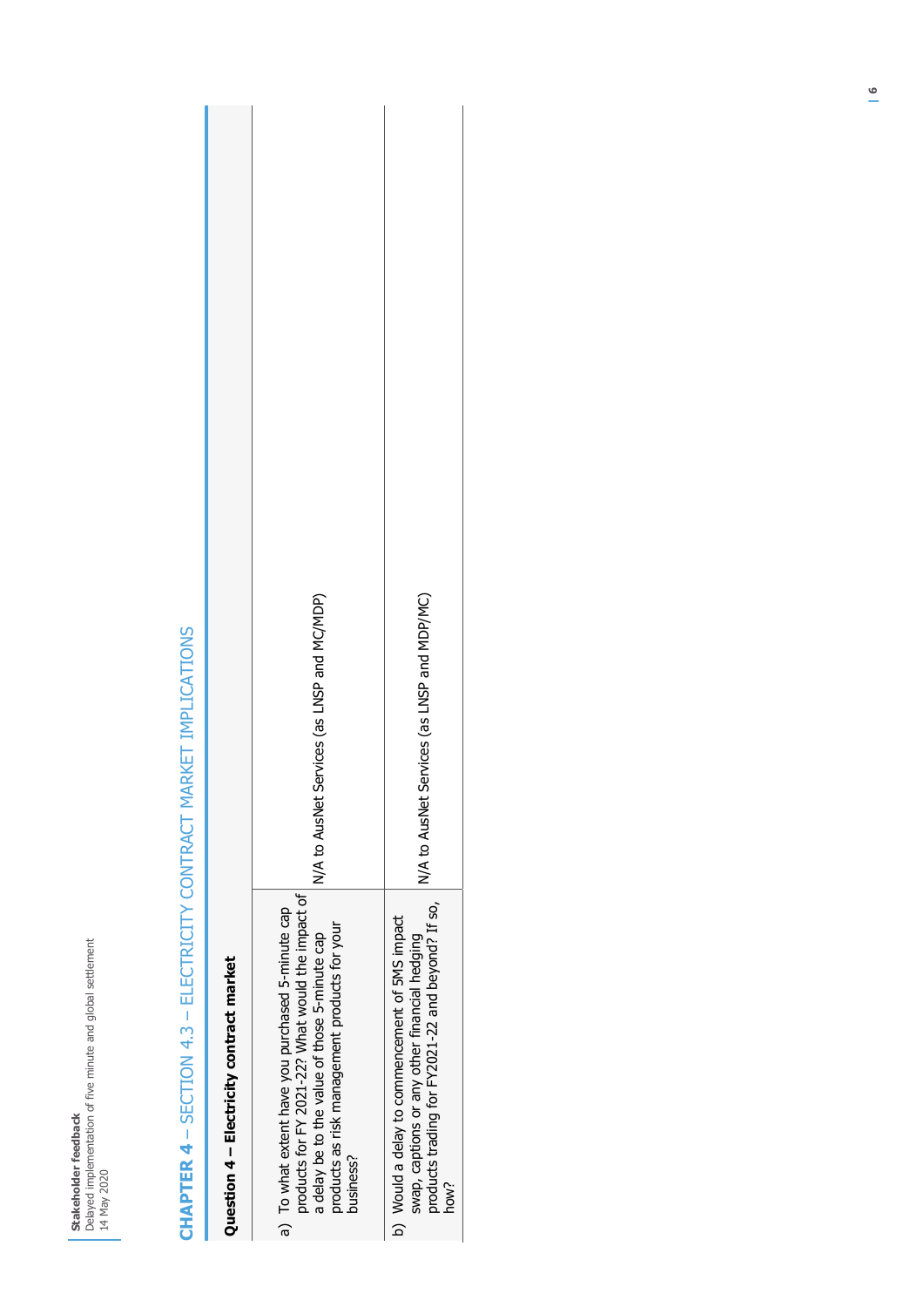| Question 5 - Delayed benefits                                                                                                                                                                                                                                                                                                                                                                                                                                                                                                                                                               |                                                                                                                                                                                          |
|---------------------------------------------------------------------------------------------------------------------------------------------------------------------------------------------------------------------------------------------------------------------------------------------------------------------------------------------------------------------------------------------------------------------------------------------------------------------------------------------------------------------------------------------------------------------------------------------|------------------------------------------------------------------------------------------------------------------------------------------------------------------------------------------|
| confidential if requested, or confidential information<br>can be redacted from submissions published on the<br>factors? What effect would a 12-month delay have<br>made, or are planned to be made, in technologies<br>a) To what extent were investments that have been<br>commencing on 1 July 2021, as opposed to other<br>on the expected return on investment for these<br>that are capable of responding to a five-minute<br>assets? Please quantify and provide evidence,<br>noting that submissions can be treated as<br>price signal, dependent on the 5MS rule<br>AEMC's website. | financial benefits derived from implementing the SMS rule for AusNet Services (as LNSP and MC/MDP),<br>enefits are delayed due to the rule deferral.<br>therefore no b<br>There are no t |
| evidence, noting that submissions can be treated as<br>b) To what extent would a 12-month delay to the start<br>confidential if requested, or confidential information<br>can be redacted from submissions published on the<br>other benefits for individual participants and/or the<br>industry as a whole? Please quantify and provide<br>of 5MS and/or GS delay the realisation of<br>AEMC's website.                                                                                                                                                                                    | financial benefits derived from implementing the 5MS rule for AusNet Services (as LNSP and MSP), therefore no<br>benefits are delayed due to the rule deferral.<br>There are no t        |
|                                                                                                                                                                                                                                                                                                                                                                                                                                                                                                                                                                                             |                                                                                                                                                                                          |

## CHAPTER 4 - SECTION 4.4 - DELAYED BENEFITS **CHAPTER 4** – SECTION 4.4 – DELAYED BENEFITS

**Stakeholder feedback** 

14 May 2020

Delayed implementation of five minute and global settlement

Stakeholder feedback<br>Delayed implementation of five minute and global settlement<br>14 May 2020